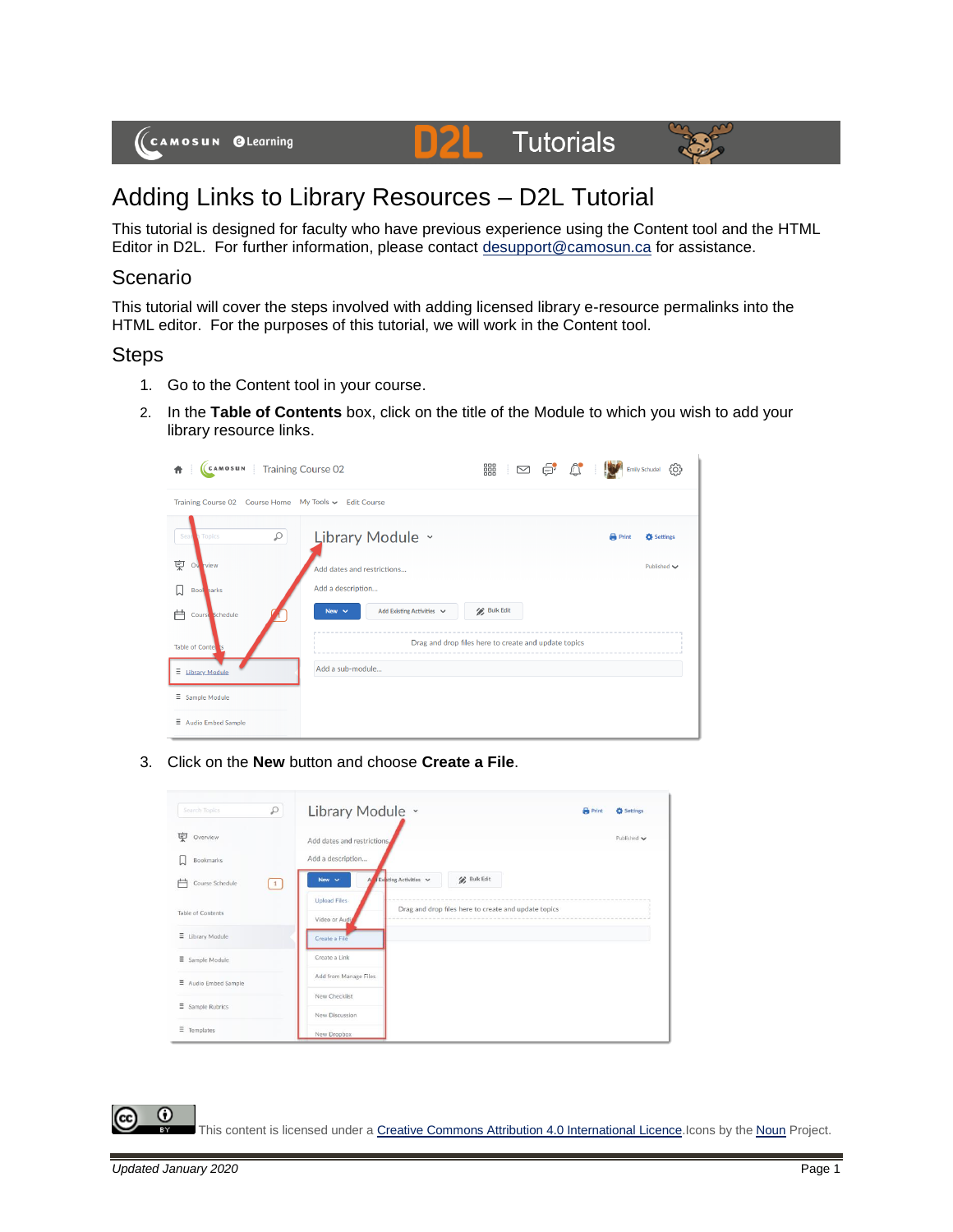4. Give your new Content page a Title, then add some text into the HTML editor (for example, to set the context for the article you are going to link to), then put your cursor where you would like the link to the library resource to appear (in the image below, the cursor is below the text). Then click the **Insert Stuff** icon.

| Training Course 02 Course Home My Tools v Edit Course                                                                                                                                           |  |  |                 |  |
|-------------------------------------------------------------------------------------------------------------------------------------------------------------------------------------------------|--|--|-----------------|--|
| Create a File in "Library Module"                                                                                                                                                               |  |  |                 |  |
| <b>Library Resources</b><br>Ep Browse for a Template                                                                                                                                            |  |  |                 |  |
| $\sigma^{\!\mathcal{O}}$<br>$\cal I$<br>$\underline{\cup}$<br>医三目<br>в<br>Paragraph<br>÷.<br>$\checkmark$<br>Click II et Stuff ow to go to the library article you will need to read for class. |  |  |                 |  |
|                                                                                                                                                                                                 |  |  | A) → co Eq IC A |  |
| /content/training/TRAIN_02/<br><b>Change Path</b>                                                                                                                                               |  |  |                 |  |
| <b>Publish</b><br>Save as Draft<br>Cancel                                                                                                                                                       |  |  |                 |  |

5. In the Insert Stuff box that opens, click **Insert Link**.

|                   | <b>Insert Stuff</b>      | $\times$ |
|-------------------|--------------------------|----------|
| 學                 | M Computer               |          |
| m.                | College Offering Files   | ⋗        |
|                   | Shar d Files             | ⋗        |
| $\frac{1}{10000}$ | YouTu e                  | >        |
|                   | <b>ee</b> Flickr         | >        |
|                   | $e^{\theta}$ Insert Link |          |
| ⊕                 | <b>Enter Embed Code</b>  |          |
|                   |                          |          |
|                   |                          |          |
|                   | Cancel                   | h.       |

 $\odot$ (cc This content is licensed under [a Creative Commons Attribution 4.0 International Licence.I](https://creativecommons.org/licenses/by/4.0/)cons by the [Noun](https://creativecommons.org/website-icons/) Project.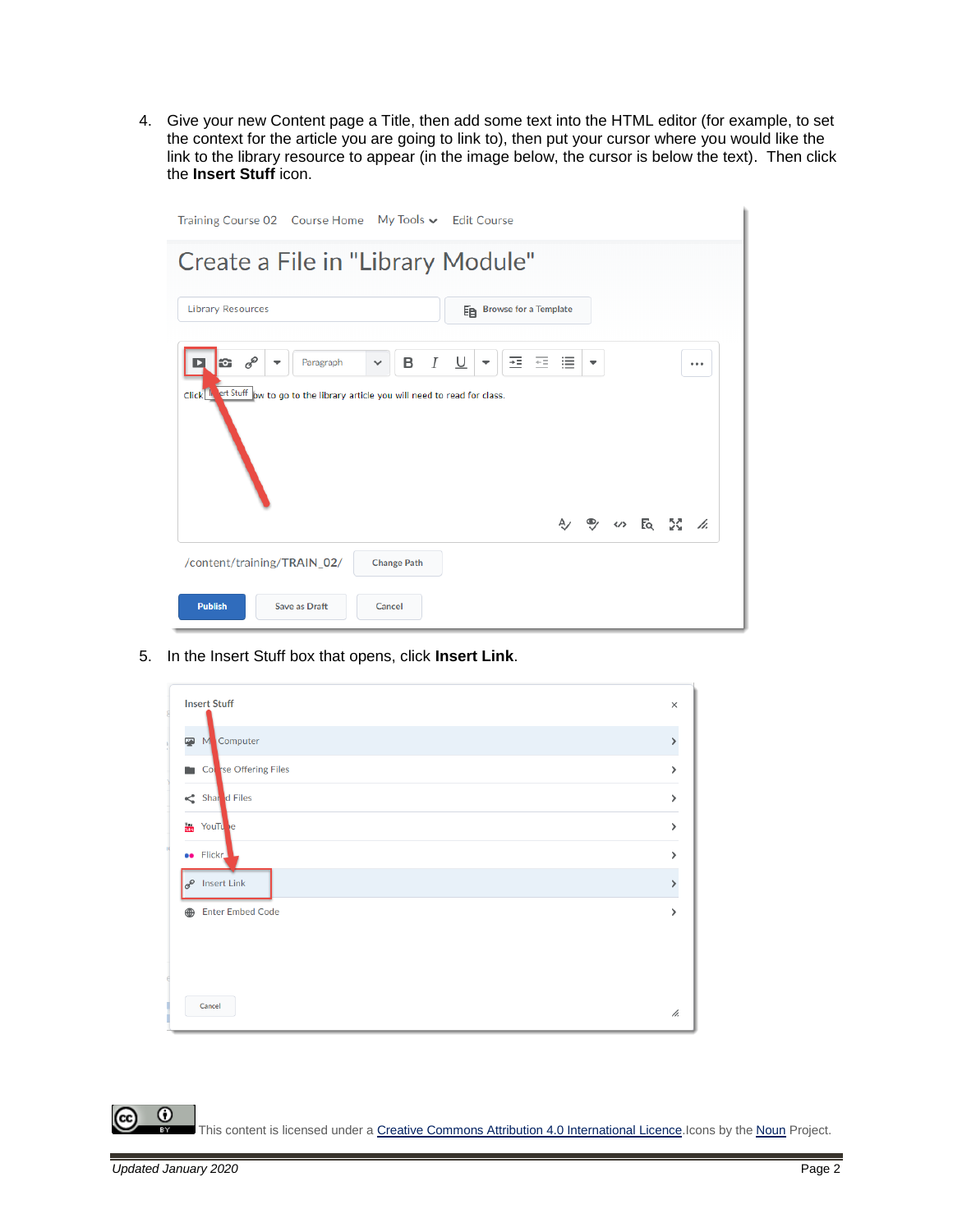- 6. Open a new browser tab or window, and go to the Camosun Library website to search for the article you wish to link to in D2L. (For more information on permalinks, persistent links and stable URLs, go to the [Camosun Library's Libguides.](http://camosun.ca.libguides.com/c.php?g=92275&p=1238057))
	- a. If your **licensed library e-resource** has a permalink (or persistent link/stable URL) option, first click on the Permalink option, then copy the link that appears in the Permalink box and paste the permalink into the **Insert Link** URL box.

|                                                                                                                                                                            |                        |                                             |                                               | Sign In to MyEBSCOhost                                                                   | Folder | Preferences | Language v                     | Help |
|----------------------------------------------------------------------------------------------------------------------------------------------------------------------------|------------------------|---------------------------------------------|-----------------------------------------------|------------------------------------------------------------------------------------------|--------|-------------|--------------------------------|------|
| <b>Books and Media</b>                                                                                                                                                     | <b>Course Reserves</b> | <b>Article Databases</b>                    | <b>Research Guides</b>                        | <b>Publications</b>                                                                      |        |             |                                |      |
|                                                                                                                                                                            |                        | Searching: Single Search Discovery Service  |                                               |                                                                                          |        |             | <b>Camosun College Library</b> | Home |
| <b>CAMOSUN</b><br>COLLEGE                                                                                                                                                  | Keyword -              | social media and education                  |                                               | $\circled{?}$<br><b>Search</b><br>$\pmb{\times}$                                         |        |             |                                |      |
|                                                                                                                                                                            |                        | Basic Search Advanced Search Search History |                                               |                                                                                          |        |             |                                |      |
| $\ll$                                                                                                                                                                      |                        |                                             | « Result List   Refine Search < 2 of 32,207 → |                                                                                          |        |             | <b>Tools</b>                   |      |
| <b>Detailed Record</b>                                                                                                                                                     |                        | <i><b>∂</b></i> Permalink                   |                                               | https://libsecure.camosun.bc.ca:2443/login?url=http://search.ebscoho                     |        | $\Box$      | Google Drive                   |      |
|                                                                                                                                                                            |                        |                                             |                                               |                                                                                          |        |             | Add to folder                  |      |
| <b>HTML Full Text</b>                                                                                                                                                      |                        |                                             |                                               | Scholarly reser ch on educational adaptation of social media: Is                         |        |             |                                |      |
| <b>PDF Full Text</b>                                                                                                                                                       |                        |                                             | there evider the of publication bias?         |                                                                                          |        |             | $\mathbf{B}$ Print             |      |
|                                                                                                                                                                            |                        |                                             |                                               | Authors: Piotrowski, Chris. University of West Florida, Pensacola, FL, US                |        |             | $\geqslant$ E-mail             |      |
| <b>Related Information</b>                                                                                                                                                 |                        |                                             |                                               | Source: College Student Journal, Vol 49(3), Fal 2015. pp. 447-451.                       |        |             | Save                           |      |
|                                                                                                                                                                            |                        | <b>Abbreviation:</b>                        | NLM Title Coll Stud J                         |                                                                                          |        |             | $\Box$ Cite                    |      |
| <b>Find Similar Results</b>                                                                                                                                                |                        | Page Count: 5                               |                                               |                                                                                          |        |             |                                |      |
| using SmartText Searching.                                                                                                                                                 |                        |                                             | Publisher: US : Project Innovation of Mobile  |                                                                                          |        |             | Export                         |      |
|                                                                                                                                                                            |                        |                                             | ISSN: 0146-3934 (Print)                       |                                                                                          |        |             | Create Note                    |      |
|                                                                                                                                                                            |                        |                                             | Language: English                             |                                                                                          |        |             | Permalink<br>8                 |      |
|                                                                                                                                                                            |                        |                                             |                                               | Keywords: educational adaptation, social media, publication bias                         |        |             | <b>B</b> Share                 |      |
|                                                                                                                                                                            |                        |                                             |                                               |                                                                                          |        |             |                                |      |
|                                                                                                                                                                            |                        |                                             |                                               | Abstract: The sizeable maiority of research findings on educational adaptation of social |        |             |                                |      |
|                                                                                                                                                                            |                        |                                             |                                               |                                                                                          |        |             | $\times$                       |      |
|                                                                                                                                                                            |                        |                                             |                                               |                                                                                          |        |             |                                |      |
|                                                                                                                                                                            |                        |                                             |                                               |                                                                                          |        |             |                                |      |
|                                                                                                                                                                            |                        |                                             |                                               |                                                                                          |        |             |                                |      |
|                                                                                                                                                                            |                        |                                             |                                               |                                                                                          |        |             |                                |      |
|                                                                                                                                                                            |                        |                                             |                                               |                                                                                          |        |             |                                |      |
|                                                                                                                                                                            |                        |                                             |                                               |                                                                                          |        |             |                                |      |
|                                                                                                                                                                            |                        |                                             |                                               |                                                                                          |        |             |                                |      |
|                                                                                                                                                                            |                        |                                             |                                               |                                                                                          |        |             |                                |      |
|                                                                                                                                                                            |                        |                                             |                                               |                                                                                          |        |             |                                |      |
|                                                                                                                                                                            |                        |                                             |                                               |                                                                                          |        |             |                                |      |
|                                                                                                                                                                            |                        |                                             |                                               |                                                                                          |        |             |                                |      |
|                                                                                                                                                                            |                        |                                             |                                               |                                                                                          |        |             |                                |      |
|                                                                                                                                                                            |                        |                                             |                                               |                                                                                          |        |             |                                |      |
|                                                                                                                                                                            |                        |                                             |                                               |                                                                                          |        |             |                                |      |
| <b>Insert Stuff</b><br><b>Insert Link</b><br>Enter a link to an object from anywhere on the web.<br><b>URL</b><br>aspx?direct=true&db=psyh&AN=2015-41954-013&site=eds-live |                        |                                             |                                               |                                                                                          |        |             |                                |      |
| <b>Back</b><br><b>Next</b>                                                                                                                                                 |                        | Cancel                                      |                                               |                                                                                          |        |             | h.                             |      |

b. If your licensed library e-resource does NOT have a permalink option, contact Camosun Library staff for help.

This content is licensed under [a Creative Commons Attribution 4.0 International Licence.I](https://creativecommons.org/licenses/by/4.0/)cons by the [Noun](https://creativecommons.org/website-icons/) Project.

 $\odot$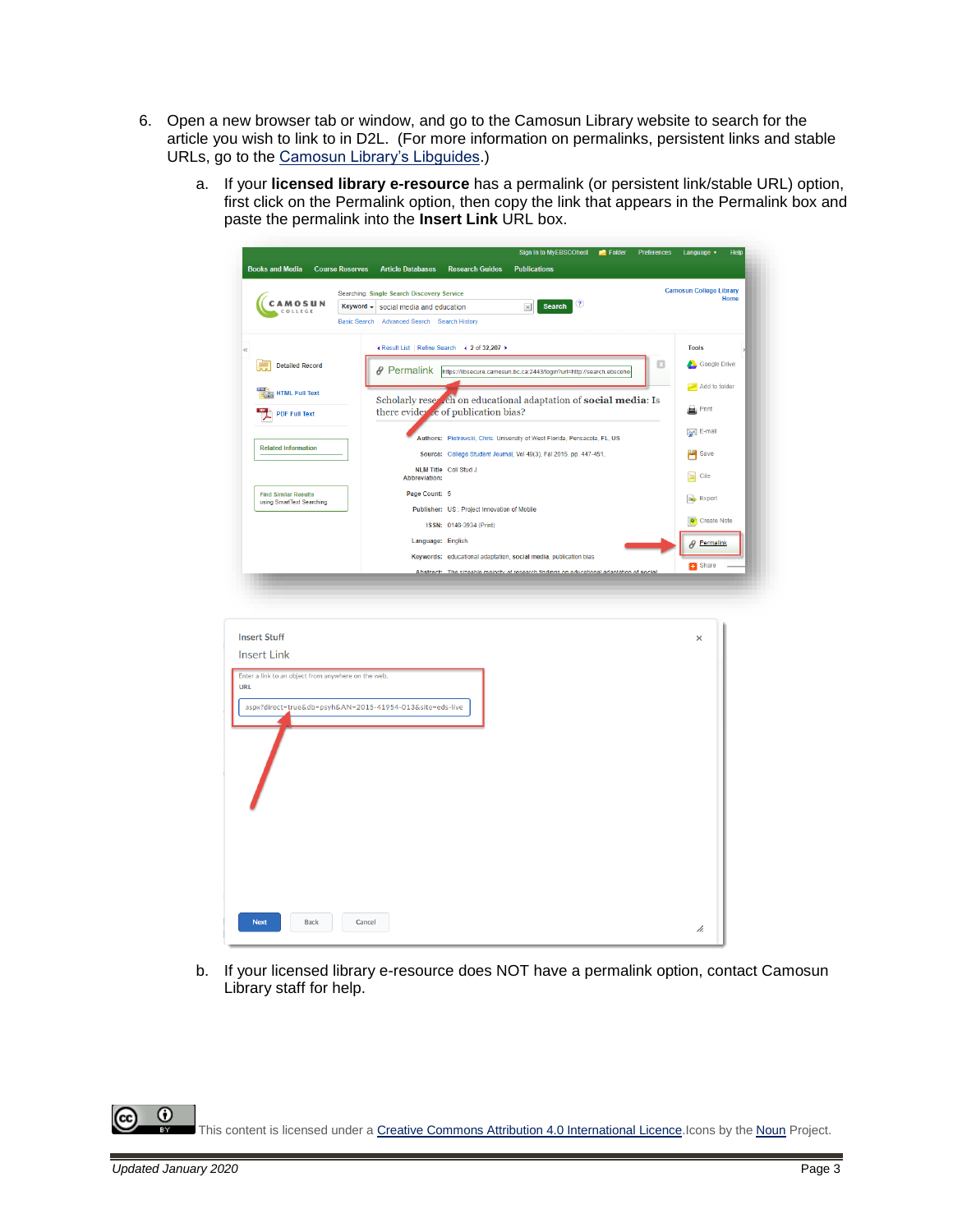7. Once you have copied the appropriate link into the **Insert Link** box, click **Next**.

| <b>Insert Stuff</b>                                               | $\times$ |
|-------------------------------------------------------------------|----------|
| <b>Insert Link</b>                                                |          |
| Enter a link to an object from anywhere on the web.<br><b>URL</b> |          |
| https://libsecure.camosun.bc.ca:2443/login?url=https://search.eb  |          |
|                                                                   |          |
| <b>Next</b><br><b>Back</b><br>Cancel                              | h.       |

8. Add the title of the article into the **Link Text** box. If you don't add anything here, students will see the full URL (which can be a bit long). Click **Insert**. The library resource has now been linked in your Content page. Note that the link will open in a new tab or window when the students click on it.

| <b>Insert Stuff</b>                                                                     | $\times$ |
|-----------------------------------------------------------------------------------------|----------|
| Insert Link<br>Prope jes                                                                |          |
| Source                                                                                  |          |
| https://lib. cure.camosun.bc.ca:2443/login?url=https://search.ebscohost.com/login.aspx? |          |
| direct=true db=psyh&AN=2015-41954-013&site=eds-live                                     |          |
| <b>Link Text</b>                                                                        |          |
| Scholarly research on education adaptation of social                                    |          |
|                                                                                         |          |
| <b>Refresh Preview</b>                                                                  |          |
|                                                                                         |          |
| https://libsecure.camosup/c.ca:2443/login?url=https://search.ebscohost.com/login.aspx?  |          |
| direct=true&db=psyh& N=2015-41954-013&site=eds-live                                     |          |
|                                                                                         |          |
|                                                                                         |          |
| <b>Back</b><br>Cancel<br><b>Insert</b>                                                  | h.       |
|                                                                                         |          |

This content is licensed under [a Creative Commons Attribution 4.0 International Licence.I](https://creativecommons.org/licenses/by/4.0/)cons by the [Noun](https://creativecommons.org/website-icons/) Project.

 $\odot$ 

(cc